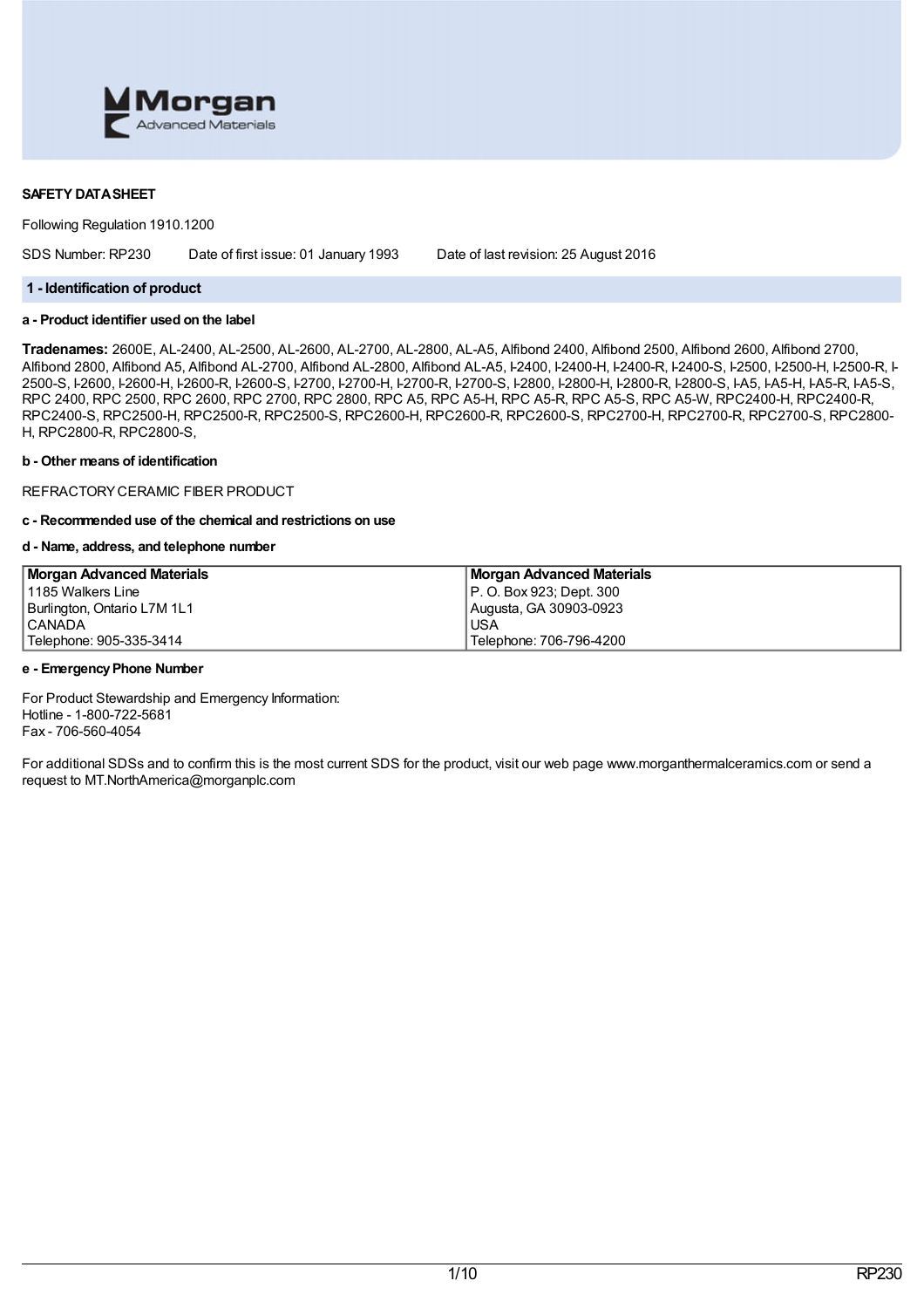#### **2 - Hazard Identification**

### **a - Classification of the chemical in accordance with paragraph (d) of §1910.1200**

The U.S. Occupational Safety and Health Administration (OSHA) Hazard Communication Standard (HCS) 2012 indicates that IARC Group 2B corresponds to OSHA HCS 2012 Category 2 carcinogen classification (see, e.g., §1910.1200, Appendix F, Part D).

# b - Signal word, hazard statement(s), symbol(s) and precautionary statement(s) in accordance with paragraph (f) of §1910.1200

Under OSHA HCS 2012, RCF is classified as GHS category 2 carcinogen.

### **Hazard Pictograms**



**Signal Words**

Warning

**Hazard Statements** Suspected of causing cancer by inhalation.

#### **Precautionary Statements**

Do not handle until all safety instructions have been read and understood. Use respiratory protection as required; see section 8 of the Safety Data Sheet. If concerned about exposure, get medical advice. Store in a manner to minimize airborne dust. Dispose of waste in accordance with local, state and federal regulations.

#### **Supplementary Information**

May cause temporary mechanical irritation to exposed eyes, skin or respiratory tract. Minimize exposure to airborne dust.

#### **EmergencyOverview**

### **c - Describe anyhazards not otherwise classified that have been identified during the classification process**

Mild mechanical irritation to skin, eyes and upper respiratory system may result from exposure. These effects are usually temporary.

### **d - Mixture Rule**

Not applicable.

# **3 - Composition / Information On Ingredients**

#### **a - Composition table**

| <b>COMPONENTS</b>                                      | <b>CAS NUMBER</b> | % BY WEIGHT |  |  |
|--------------------------------------------------------|-------------------|-------------|--|--|
| Refractories, Fibers, Aluminosilicate                  | 142844-00-6       | $25 - 85$   |  |  |
| Polycrystalline Wools****                              | 675106-31-7       | $5 - 60$    |  |  |
| Silica Amorphous*                                      | 7631-86-9         | $5 - 55$    |  |  |
| Colloidal Alumina, Alumina**                           | 1344-28-1         | $5 - 55$    |  |  |
| Aluminum Hydroxide Hydrate***                          | 21645-51-2        | $30 - 50$   |  |  |
| <b>*</b> For products with " <b>RPC</b> " prefix only. |                   |             |  |  |
| <sup>**</sup> For products with " $AL$ -" prefix only. |                   |             |  |  |
|                                                        |                   |             |  |  |

**\*\*\*** Only in products "**Alfibond: 2400, 2500, 2600, 2700, 2800 and A5**".

\*\*\*\* PCW can also be identified by various CAS numbers: 1344-28-1 (fibrous forms of Aluminium Oxide) or 1302-93-8 (Mullite fiber).

#### **b - Common Name**

(See Section 8 "Exposure Controls / Personal Protection" for exposure guidelines)

# **d - Impurities and Stabilizing Additives**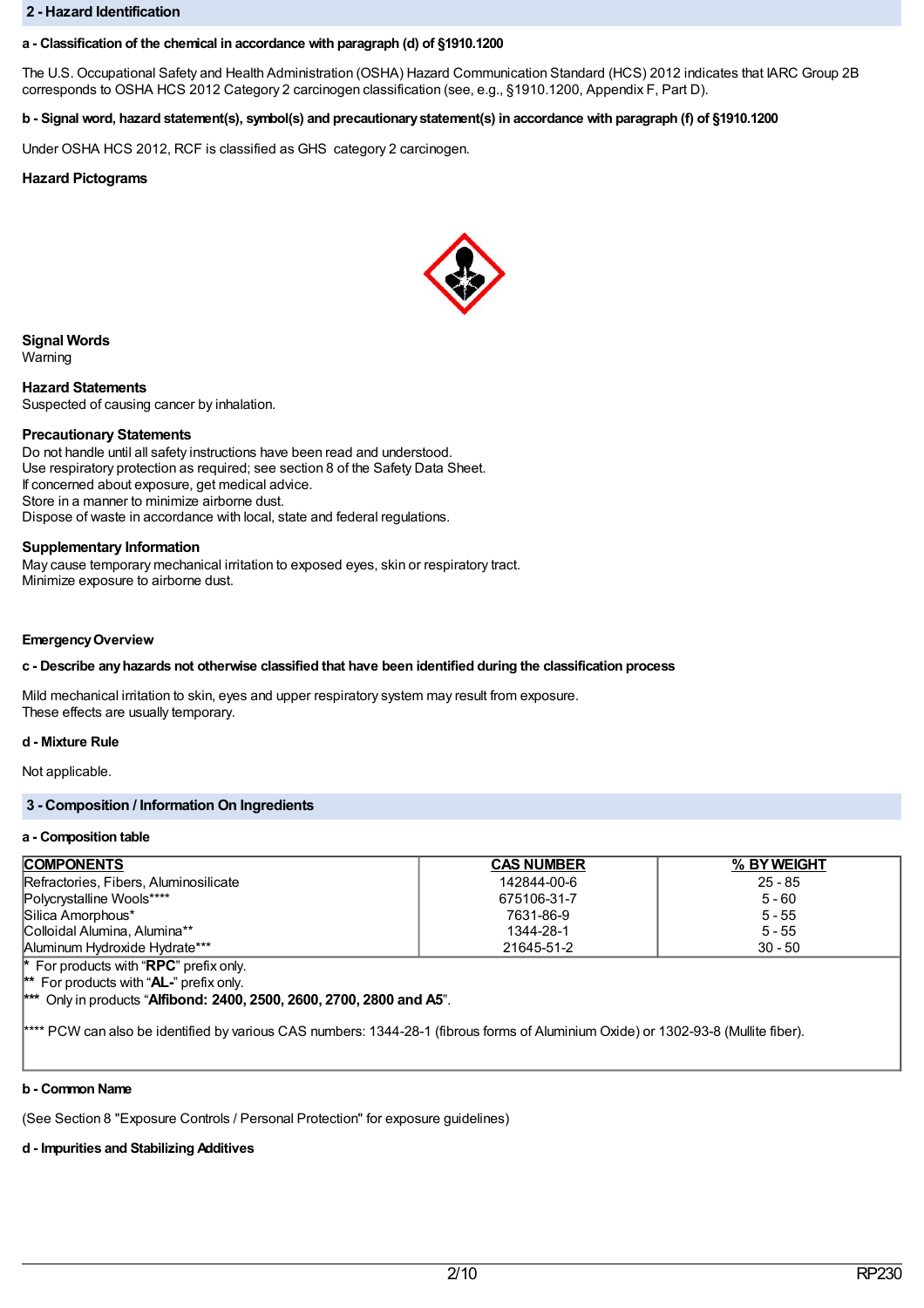#### **4 - First-Aid measures**

a - Description of necessary measures, subdivided according to the different routes of exposure, i.e., inhalation, skin and eye contact, and **ingestion**

#### **Eyes**

If eyes become irritated, flush immediately with large amounts of lukewarm water for at least 15 minutes. Eyelids should be held away from the eyeball to ensure thorough rinsing. Do not rub eyes.

#### **Skin**

If skin becomes irritated, remove soiled clothing. Do not rub or scratch exposed skin. Wash area of contact thoroughly with soap and water. Using a skin cream or lotion after washing may be helpful.

#### **RespiratoryTract**

If respiratory tract irritation develops, move the person to a dust free location. See Section 8 for additional measures to reduce or eliminate exposure.

#### **Gastrointestinal**

If gastrointestinal tract irritation develops, move the person to a dust free environment.

#### **c - Indication of immediate medical attention and special treatment needed, if necessary**

#### **5 - Fire-fighting measures**

### **a - Suitable (and unsuitable) extinguishing media and**

Use extinguishing media suitable for type of surrounding fire

### **c - Special Protective Equipment and Precautions for Firefighters**

NFPA Codes: Flammability: 0 Health: 1 Reactivity: 0 Special: 0

### **b - Specific hazards arising fromthe chemical (e.g., nature of anyhazardous combustion products):**

None

#### **6 - Accidental Release Measures**

#### **a - Personal precautions, protective equipment, and emergencyprocedures**

Minimize airborne dust. Compressed air or dry sweeping should not be used for cleaning. See Section 8 "Exposure Controls / Personal Protection" for exposure guidelines.

#### **b - Methods and materials for containment and cleaning up**

Frequently clean the work area with vacuum or wet sweeping to minimize the accumulation of debris. Do not use compressed air for clean-up.

### **7 - Handling and storage**

#### **a - Precautions for safe handling**

Handle fiber carefully to minimize airborne dust. Limit use of power tools unless in conjunction with local exhaust ventilation. Use hand tools whenever possible.

### **b - Conditions for safe storage, including anyincompatibilities**

Store in a manner to minimize airborne dust.

#### **c - emptycontainers**

Product packaging may contain residue. Do not reuse.

# **8 - Risk Management Measures / Exposures Controls / Personal Protection**

a - OSHA permissible exposure limit (PEL), American Conference of Governmental Industrial Hygienists (ACGIH) Threshold Limit Value (TLV), and any other exposure limit used or recommended by the chemical manufacturer, importer, or employer preparing the safety data sheet, where **available**

| <b>EXPOSURE GUIDELINES</b>                      |                                                                                   |                          |                                               |
|-------------------------------------------------|-----------------------------------------------------------------------------------|--------------------------|-----------------------------------------------|
| <b>IMAJOR COMPONENT</b>                         | <b>OSHA PEL</b>                                                                   | <b>ACGIHTLV</b>          | <b>MANUFACTURER'S</b><br><b>REG</b>           |
| Refractories, Fibers,<br><b>Aluminosilicate</b> | None Established*                                                                 |                          | $0.2$ f/cc, 8-hr. TWA $0.5$ f/cc, 8-hr. TWA** |
| Silica, Amorphous                               | $(80 \text{ mg/m}^3 \div \% \text{ SiO}_2)$ or 20 None Established NONE<br> mppcf |                          |                                               |
| Polycrystalline Wool (PCW)                      | None Established                                                                  | None Established 11 f/cc |                                               |
|                                                 |                                                                                   | 3/10                     |                                               |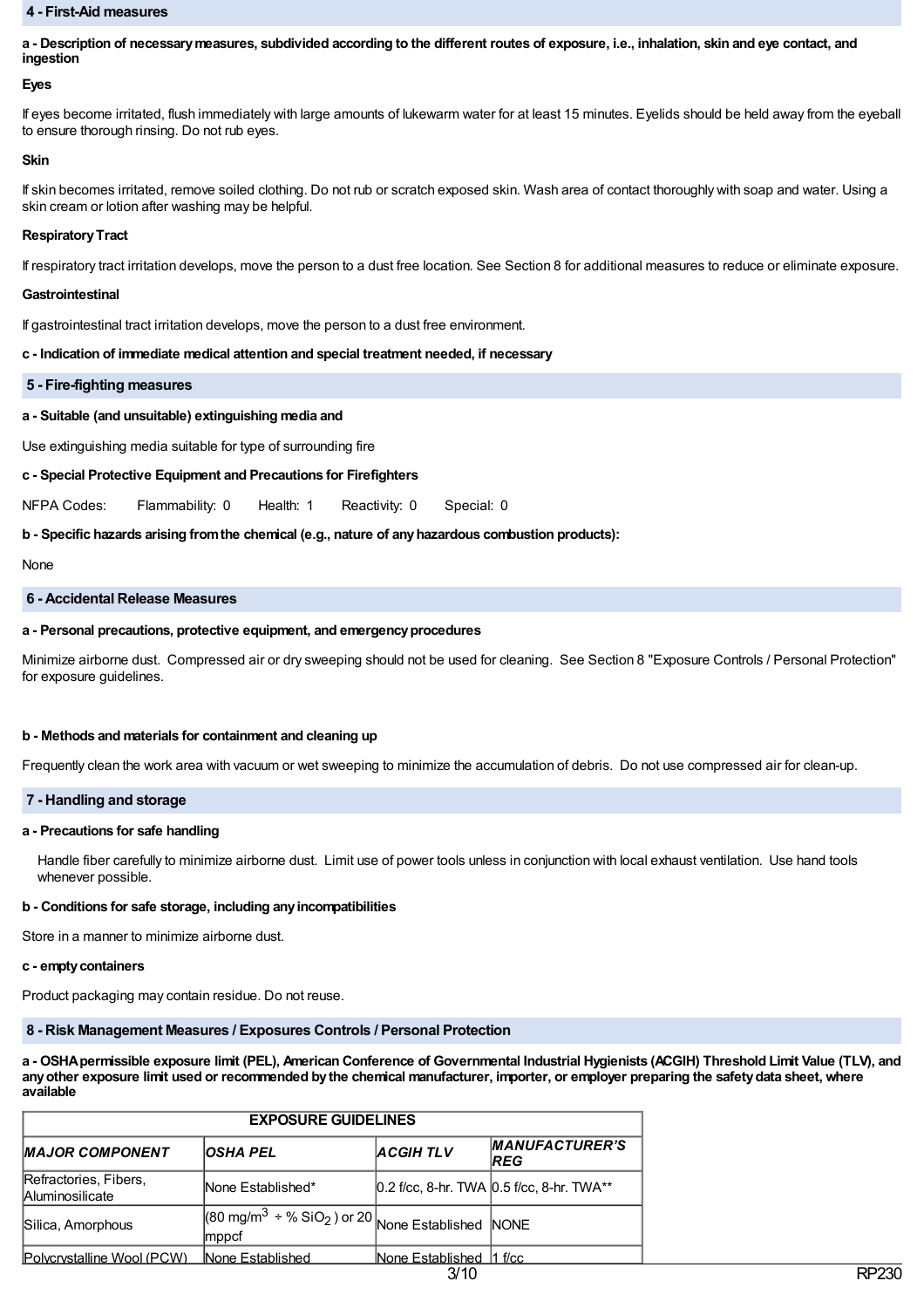| 15 mg/m <sup>3</sup> (total dust);<br>Colloidal Alumina, Alumina<br>None Established NONE<br>$5 \text{ mg/m}^3$ (respirable dust)                                     |  |  |  |  |  |  |
|-----------------------------------------------------------------------------------------------------------------------------------------------------------------------|--|--|--|--|--|--|
| Except of in the state of California, there is no specific regulatory standard for RCF in the U.S. OSHA's                                                             |  |  |  |  |  |  |
| "Particulate Not Otherwise Regulated (PNOR)" standard [29 CFR 1910.1000, Subpart Z, Air                                                                               |  |  |  |  |  |  |
| Contaminants] applies generally - Total Dust 15 mg/m <sup>3</sup> ; Respirable Fraction 5 mg/m <sup>3</sup> . The PEL for RCF<br>lin California is 0.2 f/cc, 8-hr TWA |  |  |  |  |  |  |
| **HTM Coalition has sponsored comprehensive toxicology and epidemiology studies to identify                                                                           |  |  |  |  |  |  |
| potential RCF-related health effects [see Section 11 for more details], consulted experts familiar with                                                               |  |  |  |  |  |  |
| fiber and particle science, conducted a thorough review of the RCF-related scientific literature, and                                                                 |  |  |  |  |  |  |
| further evaluated the data in a state-of-the-art quantitative risk assessment. Based on these efforts and                                                             |  |  |  |  |  |  |
| in the absence of an OSHA PEL, HTM Coalition has adopted a recommended exposure guideline                                                                             |  |  |  |  |  |  |
| (REG), as measured under NIOSH Method 7400 B. The manufacturers' REG is intended to promote                                                                           |  |  |  |  |  |  |
| occupational health and safety through feasible exposure controls and reductions as determined by                                                                     |  |  |  |  |  |  |
| extensive industrial hygiene monitoring efforts undertaken voluntarily and pursuant to an agreement                                                                   |  |  |  |  |  |  |
| with the U.S. Environmental Protection Agency.                                                                                                                        |  |  |  |  |  |  |
| OTHER OCCUPATIONAL EXPOSURE LEVELS (OEL)                                                                                                                              |  |  |  |  |  |  |
| RCF-related occupational exposure limits vary internationally. Regulatory OEL examples include:                                                                       |  |  |  |  |  |  |
| Canada - 0.2 to 1.0 f/cc; Ontario Canada REL = 0.5 f/cc; United Kingdom - 1.0 f/cc. Non-regulatory                                                                    |  |  |  |  |  |  |
| OEL examples include: HTIW Coalition REG - 0.5 f/cc. The objectives and criteria underlying each of                                                                   |  |  |  |  |  |  |
| these OEL decisions also vary. The evaluation of occupational exposure limits and their relative                                                                      |  |  |  |  |  |  |
| applicability to the workplace is best performed, on a case-by-case basis, by a qualified Industrial                                                                  |  |  |  |  |  |  |
| Hygienist.                                                                                                                                                            |  |  |  |  |  |  |

# **b - Appropriate Engineering Controls**

Use engineering controls such as local exhaust ventilation, point of generation dust collection, down draft work stations, emission controlling tool designs and materials handling equipment designed to minimize airborne fiber emissions.

#### **c - Individual protection measures, such as personal protective equipment**

### **PPE - Skin**

Wear personal protective equipment (e.g gloves), as necessary to prevent skin irritation. Washable or disposable clothing may be used. If possible, do not take unwashed clothing home. If soiled work clothing must be taken home, employees should be informed on best practices to minimize nonwork dust exposure (e.g., vacuum clothes before leaving the work area, wash work clothing separately, and rinse washer before washing other household clothes.

# **PPE - Eye**

As necessary, wear goggles or safety glasses with side shields.

### **PPE – Respiratory**

When engineering and/or administrative controls are insufficient to maintain workplace concentrations below the 0.5 f/cc REG or a regulatory OEL. the use of appropriate respiratory protection, pursuant to the requirements of OSHA Standards 29 CFR 1910.134 and 29 CFR 1926.103, is recommended. A NIOSH certified respirator with a filter efficiency of at least 95% should be used. The 95% filter efficiency recommendation is based on NIOSH respirator selection logic sequence for exposure to manmade mineral fibers. Pursuant to NIOSH recommendations, N-95 respirators are appropriate for exposures up to 10 times the NIOSH Recommended Exposure Limit (REL). With respect to RCF, both the NIOSH REL and the industry REG have been set at 0.5 fibers per cubic centimeter of air (f/cm<sup>3</sup>). Accordingly, N-95 would provide the necessary protection for exposures up to 5 f/cm<sup>3</sup>. Further, the Respirator Selection Guide published by 3M Corporation, the primary respirator manufacturer, specifically recommends use of N-95 respirators for RCF exposures. In cases where exposures are known to be above 5.0 f/cm $^3$ , 8 hour TWA, a filter efficiency of 100% should be used. Other factors to consider are the NIOSH filter series N, R or P -- (N) **N**ot resistant to oil, (R) **R**esistant to oil and (P) oil **P**roof. These recommendations are not designed to limit informed choices, provided that respiratory protection decisions comply with 29 CFR 1910.134.

The evaluationof workplace hazards and the identification of appropriate respiratory protection is best performed, on a case by case basis, by a qualified Industrial Hygienist.

### Other Information

Concentrations based upon an eight-hour time weighted average (TWA) as determined by air samples collected and analyzed pursuant to NIOSH method 7400 (B) for airborne fibers. The manufacturer recommends the use of a full-facepiece air purifying respirator equipped with an appropriate particulate filter cartridge during furnace tear-out events and the removal of used RCF to control exposures to airborne fiber and the potential presence of crystalline silica.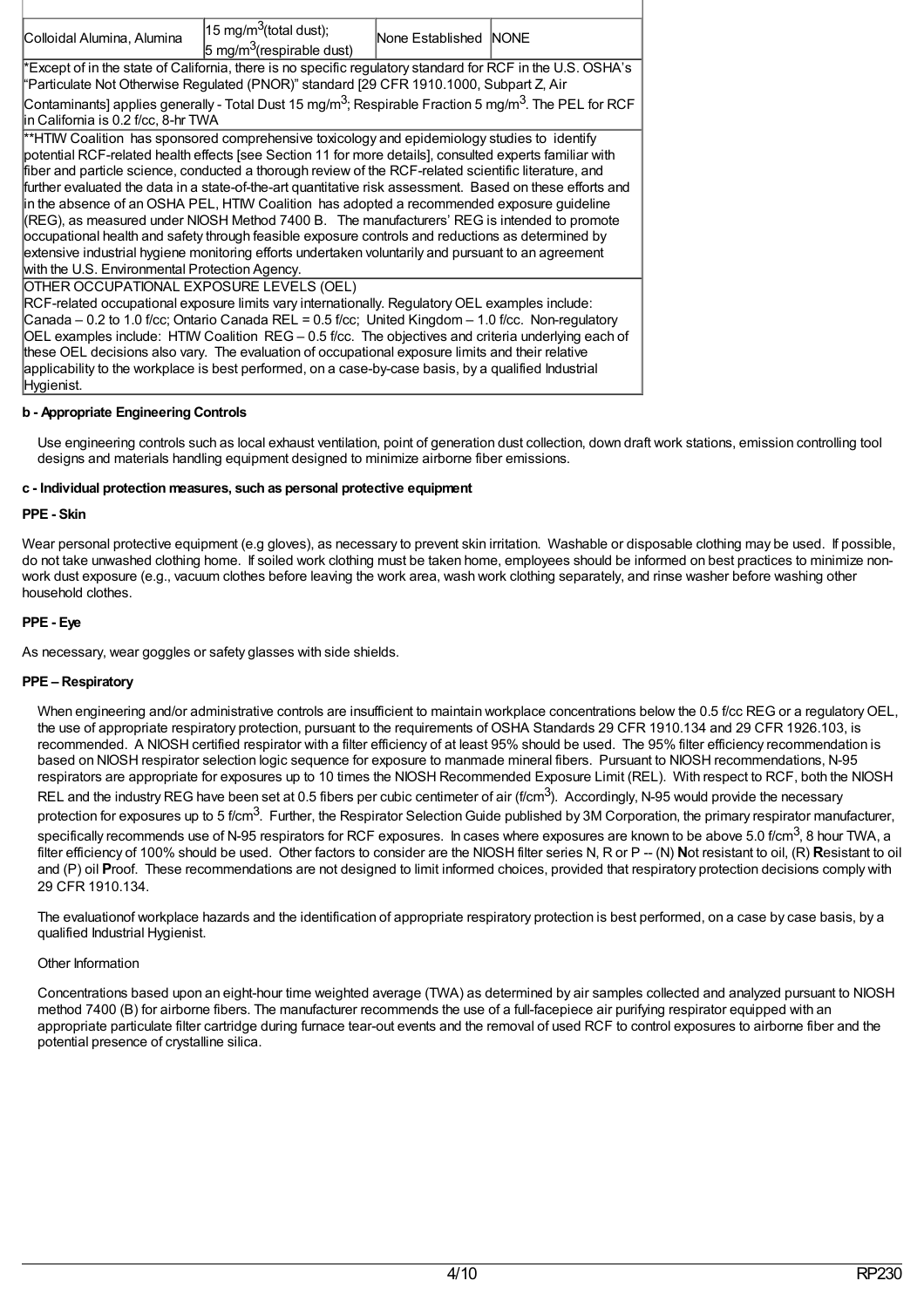### **9 - Physical and chemical properties**

| a - Appearance                                   | White off-white fibrous shapes |
|--------------------------------------------------|--------------------------------|
| b -Odor                                          | Not applicable                 |
| c - Odor Threshold                               | Not applicable                 |
| e- pH                                            | Not applicable                 |
| d - Melting Point                                | 1760°C (3200°F)                |
| f- Initial Boiling Point/Range                   | Not applicable                 |
| g- Flashpoint                                    | Not applicable                 |
| h - Evaporation Rate                             | Not applicable                 |
| i - Flammability                                 | Not applicable                 |
| j - Upper/Lower Flammability or Explosive Limits | Not applicable                 |
| <b>k - VAPOR PRESSURE</b>                        | Not applicable                 |
| <b>I-VAPOR DENSITY</b>                           | Not applicable                 |
| m - Solubility                                   | Not soluble in water           |
| n - Relative Density                             | $2.50 - 2.75$                  |
| o - Partition Coefficient: n-Octanol/water       | Not applicable                 |
| p - Auto-ignition temperature                    | Not applicable                 |
| g - Decomposition Temperature                    | Not applicable                 |
| r - Viscosity                                    | Not applicable                 |
|                                                  |                                |

# **10 - Stability and Reactivity**

# **a - Reactivity**

Stable under conditions of normal use.

### **b - Chemical Stability**

This is a stable material.

### **c - Possibilityof Hazardous Reaction**

Not applicable.

### **d - Conditions to Avoid**

Please refer to handling and storage advise in Section 7.

### **e - Incompatible Materials**

None.

### **f - Hazardous decomposition products**

None

# **11 - Toxicological information**

# **a - TOXICOKINETICS, METABOLISM AND DISTRIBUTION**

Exposure is predominantly by inhalation or ingestion. Man-made vitreous fibers of a similar size to RCF have not been shown to migrate from the lung and/or gut and do not become located in other organs of the body.

# **b - Acute Toxicity**

# **c - Epidemiology**

In order to determine possible human health effects following RCF exposure, the University of Cincinnati has been conducting medical surveillance studies on RCF workers in the U.S.A; this epidemiological study has been ongoing for 25 years and medical surveillance of RCF workers continues. The Institute of Occupational Medicine (IOM) has conducted medical surveillance studies on RCF workers in European manufacturing facilities.

Pulmonary morbidity studies among production workers in the U.S.A. and Europe have demonstrated an absence of interstitial fibrosis. In the European study a reduction of lung capacity among smokers has been identified, however, based on the latest results from a longitudinal study of workers in the U.S.A. with over 17-year follow-up, there has been no accelerated rate of loss of lung function (McKay et al. 2011).

A statistically significant correlation between pleural plaques and cumulative RCF exposure was evidenced in the U.S.A. longitudinal study.

The U.S.A. mortality study showed no excess mortality related to all deaths, all cancer, or malignancies or diseases of the respiratory system including mesothelioma (LeMasters et al. 2003).

# **d - Toxicology**

# **RCF**:

*Acute toxicity: short term inhalation*

No data available: Short term tests have been undertaken to determine fiber (bio) solubility rather than toxicity; repeat dose inhalation tests have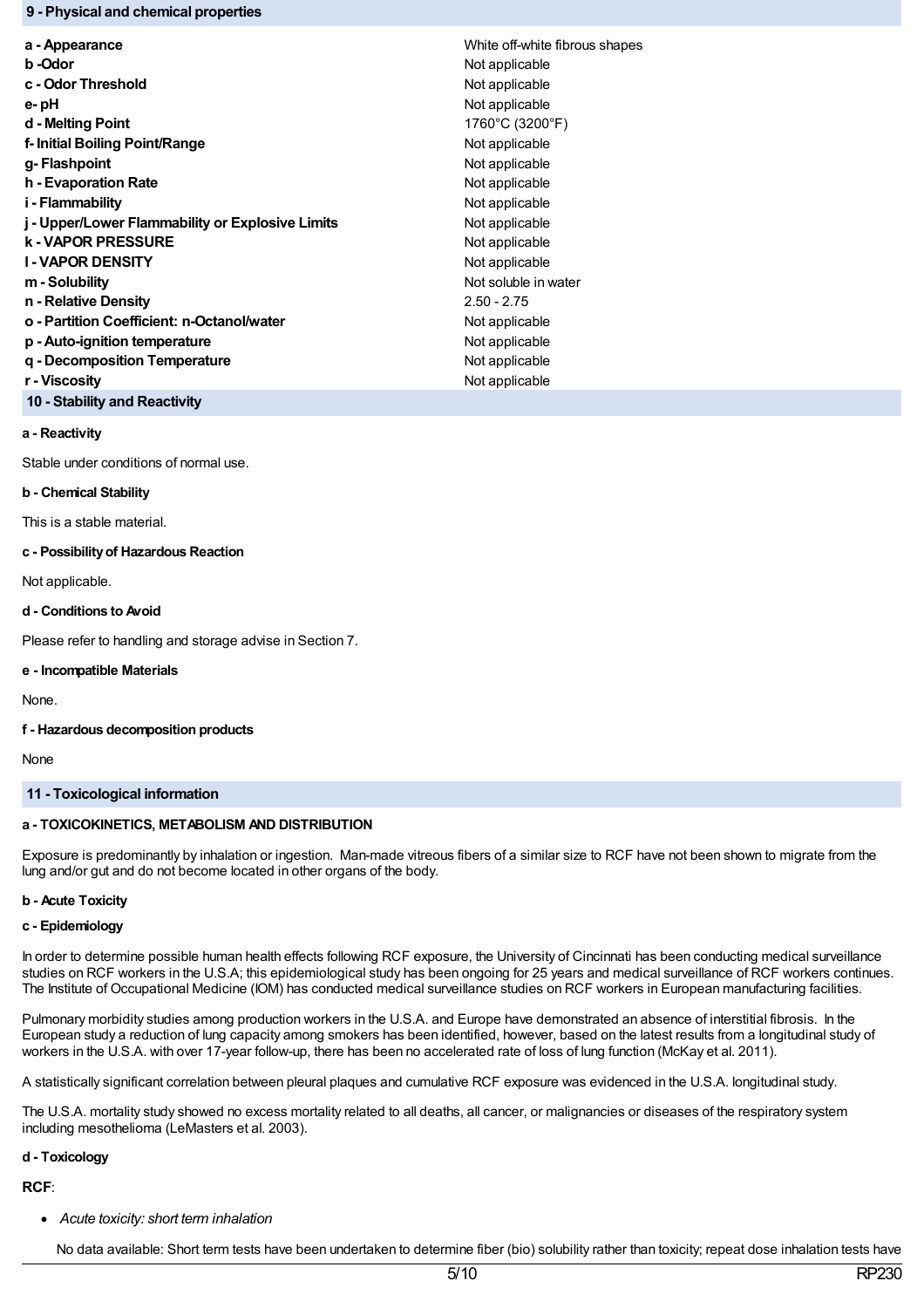been undertaken to determine chronic toxicity and carcinogenicity.

*Acute toxicity: oral*

No dataavailable: Repeateddose studies have been carried out using gavage. No effect was found.

*Skin corrosion/irritation*

Not a chemical irritant according to test method OECD no. 404.

*Serious eye damage/irritation*

Not possible to obtain acute toxicity information due to the morphology and chemical inertness of the substance.

*Respiratory or skin sensitization*

No evidencefrom human epidemiological studies of any respiratory or skin sensitization potential.

G*erm cell mutagenicity/genotoxicity*

Method: In vitro micronucleus test

Species: Hamster (CHO)

Dose: 1-35 mg/ml

Routesof administration: In suspension

- Results: Negative
- *Carcinogenicity*

Method: Inhalation, multi-dose

Species: Rat

Dose: 3 mg/m $^3$ , 9 mg/m $^3$  and 16 mg/m $^3$ 

Routesof administration: Nose only inhalation

Results: Fibrosis just reached significant levels at 16 and 9 mg/m<sup>3</sup> but not at 3 mg/m<sup>3</sup>. None of the parenchymal tumor incidences were higher than the historical control values for this strain of animal.

Method: Inhalation, single dose

Species: Rat

Dose: 30 mg/m3

Routes of administration: Nose only inhalation

Results: Rats were exposed to a single concentration of 200 WHO fibers/ml specially prepared RCF for 24 months. High incidence of exposure-related pulmonary neoplasms (bronchoalveolar adenomas and carcinomas) was observed. A small number of mesotheliomas were observed in each of the fiber exposure groups (Mast et al 1995a).

Method: Inhalation, single dose

Species: Hamster

Dose: 30 mg/m3

Routes of administration: Nose only inhalation

Results: Hamsters were exposed to a single concentration of 260 WHO fibers/ml specially prepared RCF for 18 months and developed lung fibrosis, a significant number of pleural mesotheliomas (42/102) but no primary lung tumors (McConnell et al 1995).

Method: Inhalation, single dose

Species: Rat

Dose: RCF1: 130 F/ml and 50 mg/m3 (25% of non fibrous particles)

RCF1a: 125 F/ml and 26 mg/m3 (2% of non fibrous particles)

Routes of administration: Nose only inhalation

Results: Rats were exposed to RCF1 and RCF1a for 3 weeks. The objective of the study was to compare lung retention and biological effects of the original RCF1 compared to RCF1a. The main difference of these 2 samples was the non-fibrous particle content of respectively 25% versus 2%. The post treatment observation was 12 months. Alveolar clearance was barely retarded after RCF1A exposure. After RCF1 exposure, however, a severe retardation of clearance was observed. (Bellmann et al 2001).

After intraperitoneal injection of ceramic fibers into rats in three experiments (Smith et al 1987, Pott et al 1987, Davis et al 1984),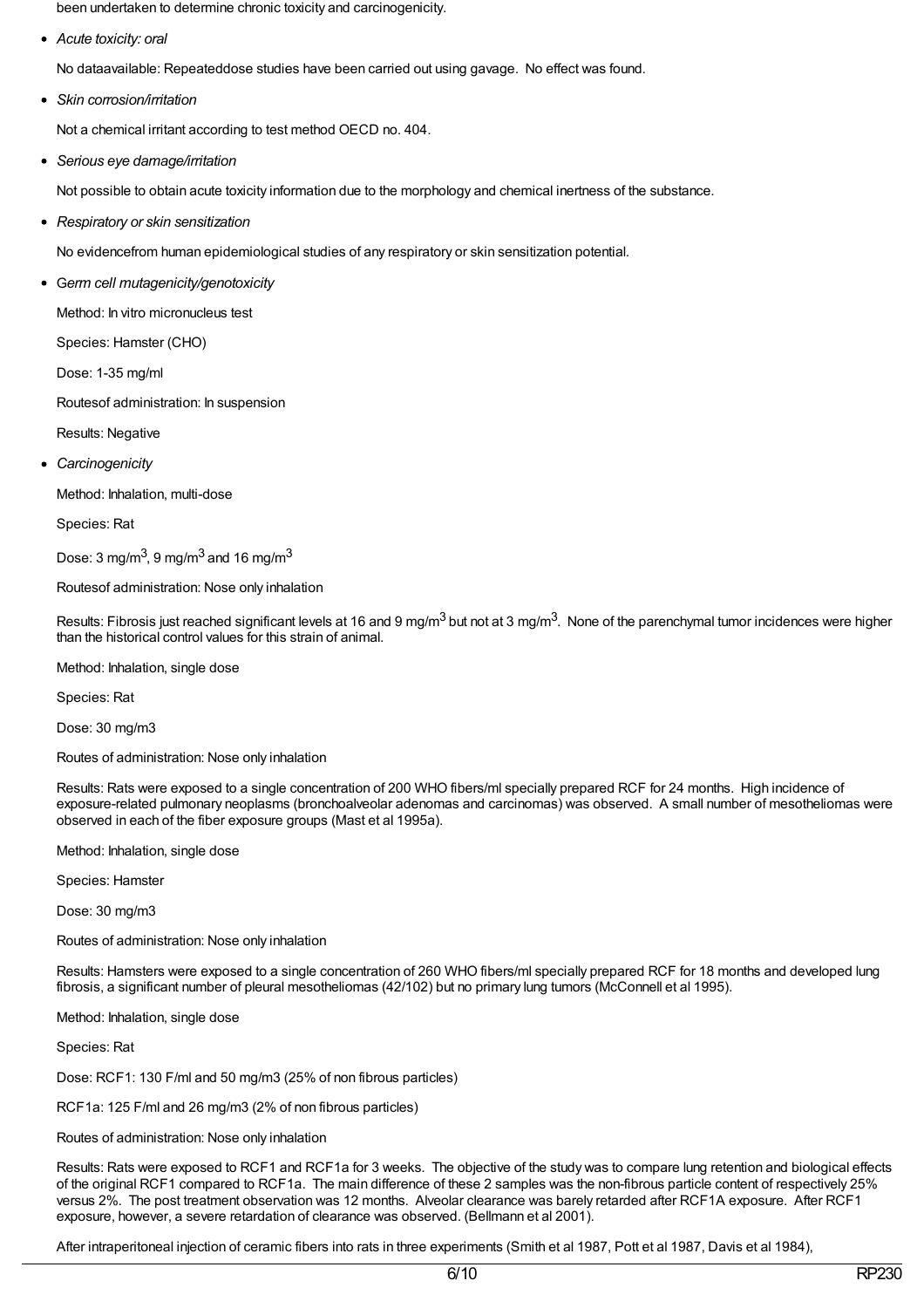mesotheliomas were found in the abdominal cavity in two studies, while the third report (Pott et al 1987) had incomplete histopathology. Only a few mesotheliomas were found in the abdominal cavity of hamsters after intraperitoneal injection in one experiment (Smith et al 1987). However, the ceramic fibers tested were of relatively large diameter. When rats and hamsters were exposed via intraperitoneal injection, tumor incidence was related to fiber length and dose (Smith et al 1987, Pott et al 1987, Miller et al 1999, Pott et al 1989). (From SCOEL publication (EU Scientific Committee on Occupational Exposure Limits) SCOEL/SUM/165, September 2011).

*Reproductive toxicity*

Method: Gavage

Species: Rat

Dose: 250mg/kg/day

Routes of administration: Oral

Results: No effects were seen in anOECD 421 screening study. There are no reports of any reproductive toxic effects of mineral fibers. Exposure to these fibers is via inhalation and effects seen are in the lung. Clearance of fibers is via the gut and the feces, so exposure of the reproductive organs is extremely unlikely.

*STOT-Single exposure*

Notapplicable

*STOT-Repeated exposure*

Not applicable

*Aspiration hazard*

Not applicable

See the following review publications for a summary and discussion:

Interpretation of these animal experiments is complex and there is not complete agreement among scientists internationally. A summary of the evidence relating to RCF carcinogenicity in vivo can be found in SCOEL/SUM/165 and in Utell and Maxim 2010.

### Other information

Numerousstudies indicate the relevance of biopersistence as a determinant of toxic effects of fiber exposure. (Maxim et al 2006).

### **Irritant Properties**

Negative results have been obtained in animal studies (EU method B 4) for skin irritation. Inhalation exposures using the nose only route produce simultaneous heavy exposures to the eyes, but no reports of excess eye irritation exist. Animals exposed by inhalation similarly show no evidence of respiratory tract irritation.

Human data confirm that only mechanical irritation, resulting in itching, occurs in humans. Screening at manufacturers' plants in the UK has failed to show any human cases of skin conditions related to fiber exposure

### **Silica, amorphous**:

Toxic effects described in animals from single inhalation exposures of amorphous silica include upper respiratory irritation, lung congestion, bronchitis, and emphysema. Repeated inhalation exposures at concentration of 50 or 150 mg/m3 produced increased lung weights and lung changes. No progressive pulmonary fibrosis was seen and the observed lung changes were reversible. No adverse effects were observed in this study at 10 mg/m3. No animal test reports are available to define the carcinogenic, mutagenic, or reproductive effects.

# **PCW ;AluminumOxide (fibrous forms) :**

Lifetime rat inhalation studies in the rat on PCW fibres at the maximum levels achievable have shown no evidence of lung cancer, lung fibrosis or any other adverse effect, apart from a minimal pulmonary response typical of that of a "low toxicity dust". Also, a lifetime feeding study in rats has produced no evidence of any adverse effects at levels up to 2.5% in the diet. Intraperitoneal, intratracheal and intrapleural studies in rats, together with two in vitro tests, all showed negative results whereas asbestos and crystalline silica which were used as positive controls (where relevant) produced positive responses.

### **International Agency for Research on Cancer and National Toxicology Program**

IARC, in 1988, Monograph v.43 (and later reaffirmed in 2002, v.81), classified RCF as possibly carcinogenic to humans (group 2B). IARC evaluated the possible health effects of RCF as follows:

There is inadequate evidence in humans for the carcinogenicity of RCF. There is sufficient evidence in experimental animals for the carcinogenicity of RCF.The Annual Report on Carcinogens (latest edition), prepared by NTP, classified respirable RCF as "reasonably anticipated" to be a carcinogen). Not classified by OSHA.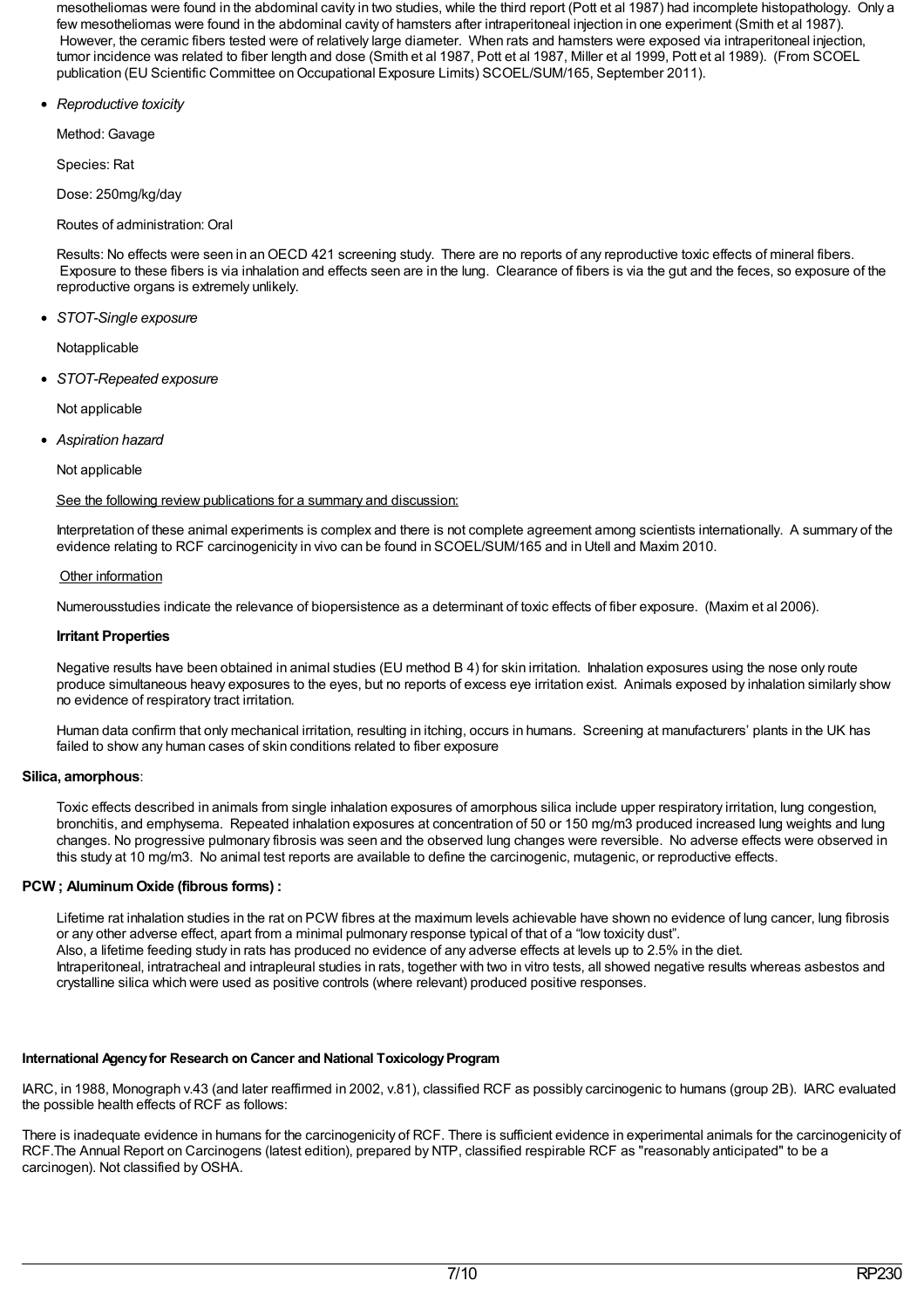# **12 - Ecological information**

### **a - Ecotoxicity(aquatic and terrestrial, where available)**

- **c - Bioaccumulative potential**
- **d - Mobilityin soil**

**e - Other adverse effects (such as hazardous to the ozone layer**

#### **13 - Disposal Considerations**

### **Waste Management and Disposal**

To prevent waste materials from becoming airborne during waste storage, transportation and disposal, a covered container or plastic bagging is recommended.

# **Additional information**

### **14 - Transport information**

# **a - UN number.**

Hazard Class: Not Regulated United Nations (UN) Number: Not Applicable Labels: Not Applicable North America (NA) Number: Not Applicable Placards: Not Applicable Bill of Lading: Product Name

### **b - UN proper shipping name**

Not applicable.

**c - Transport hazard class(es)**

Not applicable.

**d - Packing group, if applicable**

Not applicable.

**e - Environmental hazards (e.g., Marine pollutant (Yes/No))**

No.

**f - Transport in bulk (according to Annex II of MARPOL 73/78 and the IBC Code)**

Not regulated.

g - Special precautions which a user needs to be aware of, or needs to comply with, in connection with transport or conveyance either within or **outside their premises**

Not applicable.

### **International**

INTERNATIONAL Canadian TDG Hazard Class & PIN: Not regulated Not classified as dangerous goods under ADR (road), RID (train), IATA (air) or IMDG (ship).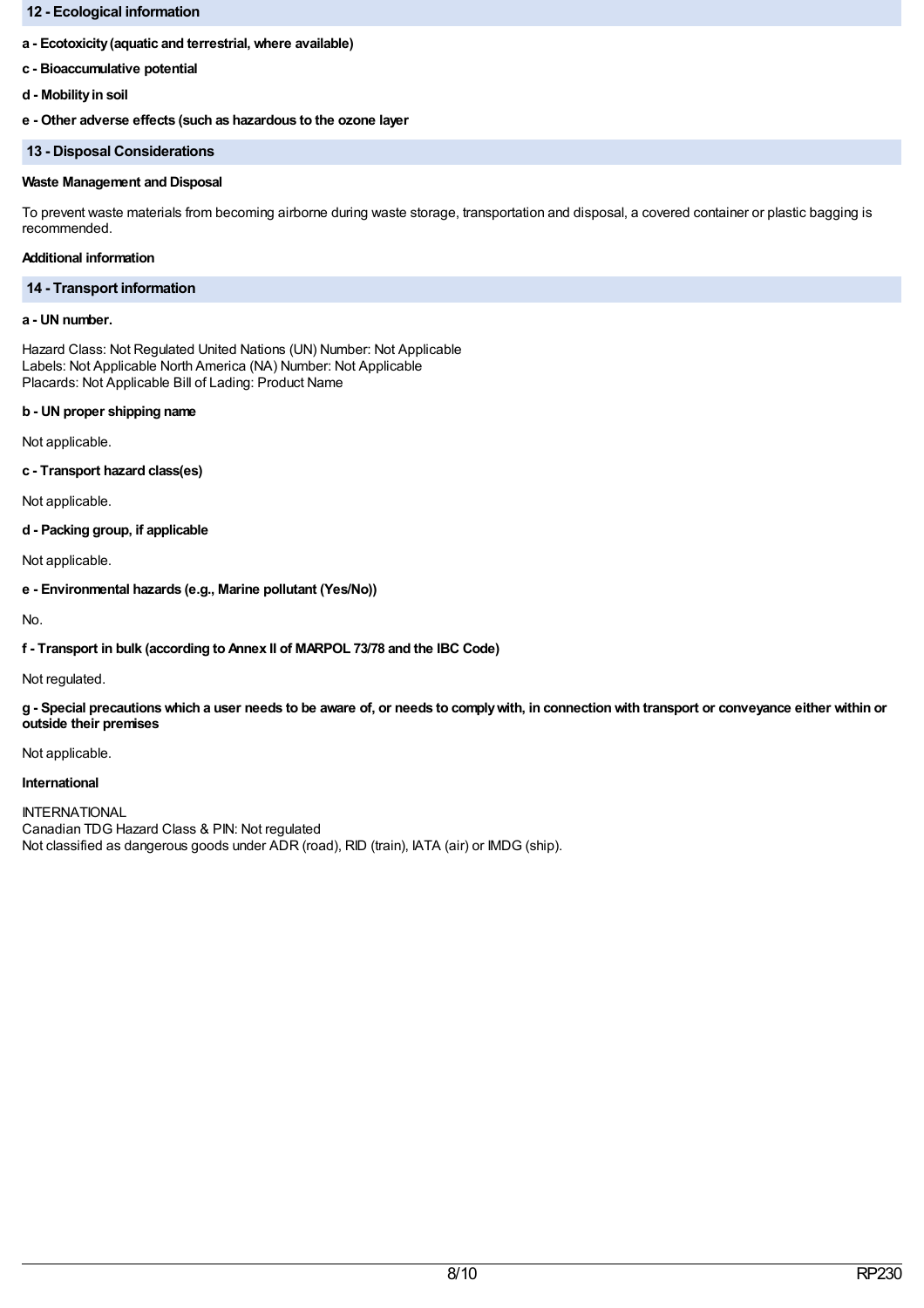### **15.1 - United States Regulations**

### **UNITED STATES REGULATIONS**

**EPA:Superfund Amendments and Reauthorization Act (SARA)** Title III – These products contain PCW, a form of aluminum oxide (fibrous forms) which is reportable under Section 313 (40 CFR 372). Sections 311 and 312 (40 CFR 370) apply (delayed hazard).

**Toxic Substances Control Act (TSCA)**– RCF has been assigned a CAS number; however, it is not required to be listed on the TSCA inventory.

**Comprehensive Environmental Response, Compensation and Liability Act**(**CERCLA)** and the **Clean Air Act (CAA)** - RCF contains fibers with an average diameter greater than one micron and thus is not considered a hazardous air pollutant.

**OSHA:** Comply with **Hazard Communication Standards** 29 CFR 1910.1200 and 29 CFR 1926.59 and the **Respiratory Protection Standards** 29 CFR 1910.134 and 29 CFR 1926.103.

**California**: Ceramic fibers (airborne particles of respirable size) is listed in **Proposition 65, The Safe Drinking Water and Toxic Enforcement Act of 1986** as a chemical known to the State of California to cause cancer.

**Other States**: RCF products are not known to be regulated by states other than California; however, state and local OSHA and EPA regulations may apply to these products. If in doubt, contact your localregulatory agency.

# **15.2 - International Regulations**

# **INTERNATIONAL REGULATIONS**

# **Canada**:

**Canadian Workplace Hazardous Materials Information System(WHMIS)** - RCF is classified as Class D2A - Materials Causing Other Toxic Effects

**Canadian Environmental Protection Act (CEPA)**- All substances in this product are listed, as required, on the Domestic Substances List (DSL)

# **European Union**:

**European Directive 97/69/EC** classified RCF as a Category 2 carcinogen; that is it "should be regarded as if it is carcinogenic to man."

# **REACH Regulation**:

RCF is classified under the CLP (classification, labelling and packaging of substances and mixtures) regulation as a category 1B carcinogen. On January 13, 2010 the European Chemicals Agency (ECHA) updated the candidate list for authorization (Annex XV of the REACH regulation) and added 14 new substances in this list including aluminosilicate refractory ceramic fibers.

As a consequence, EU (European Union) or EEA (European Economic Area) suppliers of articles which contain aluminosilicate refractory ceramic fibers in a concentration above 0.1% (w/w) have to provide sufficient information, available to them, to their customers or upon requests to a consumer within 45 days of the receipt of the request. This information must ensure safe use of the article, and as minimum contains the name of the substance.